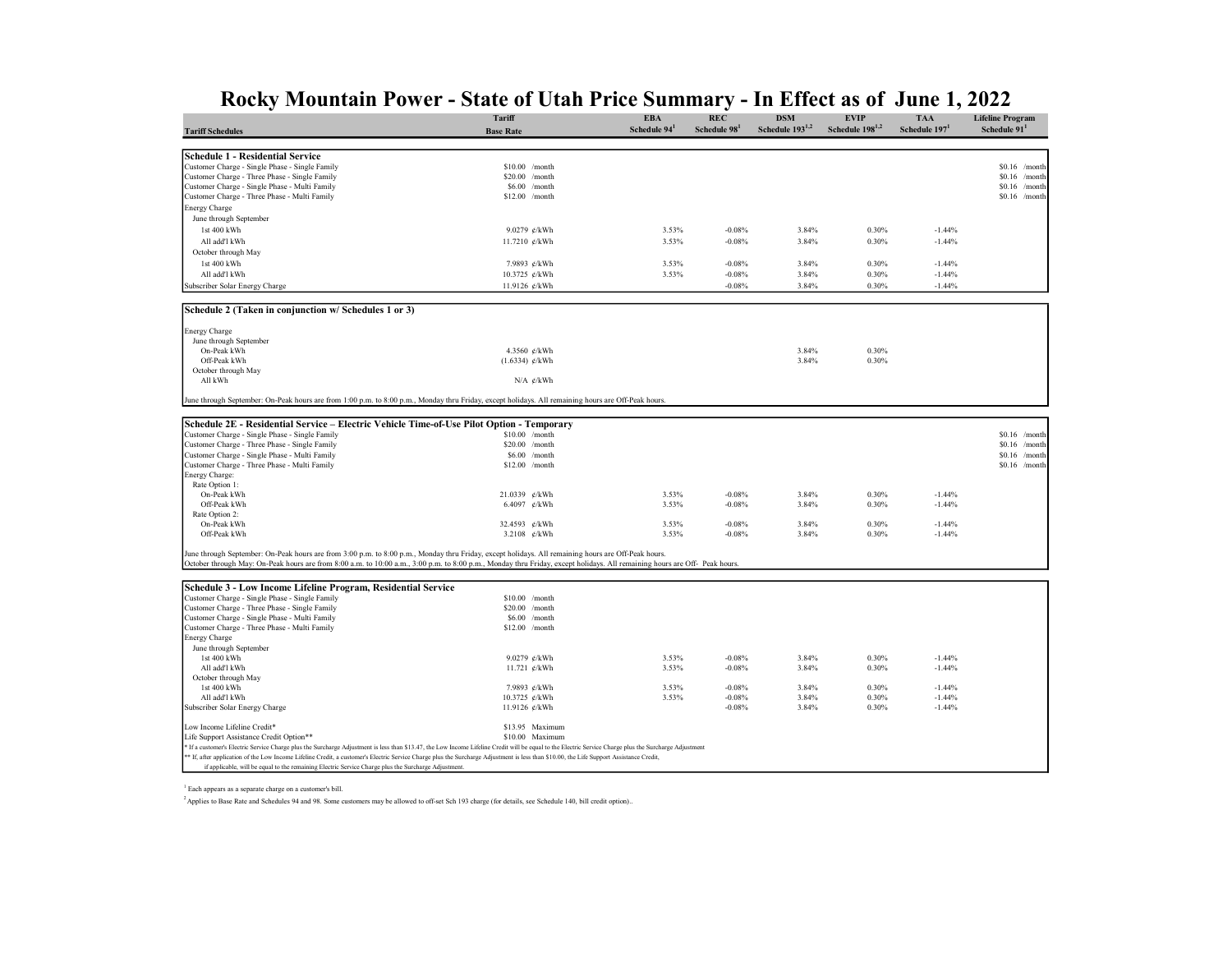|                                                                                                                                                                                                                                                                                                            | Tariff           | <b>EBA</b>               | <b>REC</b>  | <b>DSM</b><br>Schedule 193 <sup>1,2</sup> | <b>EVIP</b><br>Schedule 198 <sup>1,2</sup> | <b>TAA</b>                | <b>Lifeline Program</b> |
|------------------------------------------------------------------------------------------------------------------------------------------------------------------------------------------------------------------------------------------------------------------------------------------------------------|------------------|--------------------------|-------------|-------------------------------------------|--------------------------------------------|---------------------------|-------------------------|
| <b>Tariff Schedules</b>                                                                                                                                                                                                                                                                                    | <b>Base Rate</b> | Schedule 94 <sup>1</sup> | Schedule 98 |                                           |                                            | Schedule 197 <sup>1</sup> | Schedule 91             |
|                                                                                                                                                                                                                                                                                                            |                  |                          |             |                                           |                                            |                           |                         |
| Schedule 6 - General Service, Distribution Voltage                                                                                                                                                                                                                                                         |                  |                          |             |                                           |                                            |                           |                         |
| Customer Charge                                                                                                                                                                                                                                                                                            | \$53.00 /month   |                          |             |                                           |                                            |                           | $$5.60$ /month          |
| Facilities Charge                                                                                                                                                                                                                                                                                          | \$3.99 /kW       |                          |             | 3.60%                                     | 0.27%                                      |                           |                         |
| Power Charge                                                                                                                                                                                                                                                                                               |                  |                          |             |                                           |                                            |                           |                         |
| June through September                                                                                                                                                                                                                                                                                     | \$13.27 /kW      | 4.68%                    | $-0.09%$    | 3.60%                                     | 0.27%                                      | $-1.30%$                  |                         |
| October through May                                                                                                                                                                                                                                                                                        | \$11.74 /kW      | 4.68%                    | $-0.09%$    | 3.60%                                     | 0.27%                                      | $-1.30%$                  |                         |
| Energy Charge                                                                                                                                                                                                                                                                                              |                  |                          |             |                                           |                                            |                           |                         |
| June through September                                                                                                                                                                                                                                                                                     |                  |                          |             |                                           |                                            |                           |                         |
| All kWh                                                                                                                                                                                                                                                                                                    | 3.8878 ¢/kWh     | 4.68%                    | $-0.09%$    | 3.60%                                     | 0.27%                                      | $-1.30%$                  |                         |
| October through May                                                                                                                                                                                                                                                                                        |                  |                          |             |                                           |                                            |                           |                         |
| All kWh                                                                                                                                                                                                                                                                                                    | 3.4405 ¢/kWh     | 4.68%                    | $-0.09%$    | 3.60%                                     | 0.27%                                      | $-1.30%$                  |                         |
| Voltage Discount ( $\geq 2,300$ V)                                                                                                                                                                                                                                                                         | \$0.96 /kW       |                          |             | 3.60%                                     | 0.27%                                      |                           |                         |
|                                                                                                                                                                                                                                                                                                            |                  |                          |             |                                           |                                            |                           |                         |
| Schedule 6A - General Service, Energy Time-of-Day Option                                                                                                                                                                                                                                                   |                  |                          |             |                                           |                                            |                           |                         |
| Customer Charge                                                                                                                                                                                                                                                                                            | \$53.00 /month   |                          |             |                                           |                                            |                           | $$5.60$ /month          |
| <b>Energy Charge</b>                                                                                                                                                                                                                                                                                       |                  |                          |             |                                           |                                            |                           |                         |
| All kWh under 50 kWh/kW (Jun-Sept)                                                                                                                                                                                                                                                                         | 28.1562 ¢/kWh    | 4.35%                    | $-0.08%$    | 3.70%                                     | 0.28%                                      | $-1.46%$                  |                         |
| All additional kWh (Jun-Sept)                                                                                                                                                                                                                                                                              | 10.3099 ¢/kWh    | 4.35%                    | $-0.08%$    | 3.70%                                     | 0.28%                                      | $-1.46%$                  |                         |
| All kWh under 50 kWh/kW (Oct-May)                                                                                                                                                                                                                                                                          | 24.9170 ¢/kWh    | 4.35%                    | $-0.08%$    | 3.70%                                     | 0.28%                                      | $-1.46%$                  |                         |
| All additional (Oct-May)                                                                                                                                                                                                                                                                                   | 9.1238 ¢/kWh     | 4.35%                    | $-0.08%$    | 3.70%                                     | 0.28%                                      | $-1.46%$                  |                         |
| Off-Peak kWh (Jun-Sept)                                                                                                                                                                                                                                                                                    | $-8.3358$ e/kWh  | 4.35%                    | $-0.08%$    | 3.70%                                     | 0.28%                                      | $-1.46%$                  |                         |
| Off-Peak kWh (Oct-May)                                                                                                                                                                                                                                                                                     | $-7.3768$ ¢/kWh  | 4.35%                    | $-0.08%$    | 3.70%                                     | 0.28%                                      | $-1.46%$                  |                         |
| Voltage Discount ( $\geq 2,300$ V)                                                                                                                                                                                                                                                                         | $$0.61$ /kW      |                          |             | 3.70%                                     | 0.28%                                      |                           |                         |
| June through September: On-Peak hours are from 7:00 a.m. to 11:00 p.m., Monday thru Friday, except holidays. All remaining hours are Off-Peak hours.<br>October through May: On-Peak hours are from 7:00 a.m. to 11:00 p.m., Monday thru Friday, except holidays. All remaining hours are Off- Peak hours. |                  |                          |             |                                           |                                            |                           |                         |
| Schedule 7 - Security Area Lighting                                                                                                                                                                                                                                                                        |                  |                          |             |                                           |                                            |                           |                         |
| <b>Security Area Lighting</b>                                                                                                                                                                                                                                                                              |                  |                          |             |                                           |                                            |                           | $$0.06$ /month          |
| Level 1 (0-5,500 LED Equivalent Lumens)                                                                                                                                                                                                                                                                    | $$9.10$ /month   | 2.61%                    | $-0.02%$    | 3.54%                                     | 0.27%                                      | $-0.87%$                  |                         |
|                                                                                                                                                                                                                                                                                                            |                  |                          |             |                                           |                                            |                           |                         |
| Level 2 (5,501-12,000 LED Equivalent Lumens)                                                                                                                                                                                                                                                               | $$10.61$ /month  | 2.61%                    | $-0.02%$    | 3.54%                                     | 0.27%                                      | $-0.87%$                  |                         |
| Level 3 (12,001 and Greater LED Equivalent Lumens)                                                                                                                                                                                                                                                         | \$12.96 /month   | 2.61%                    | $-0.02%$    | 3.54%                                     | 0.27%                                      | $-0.87%$                  |                         |
|                                                                                                                                                                                                                                                                                                            |                  |                          |             |                                           |                                            |                           |                         |
| Schedule 8 - Lg. General Service, 1,000 kW and Over, Distribution Voltage                                                                                                                                                                                                                                  |                  |                          |             |                                           |                                            |                           |                         |
| Customer Charge                                                                                                                                                                                                                                                                                            | \$71.00 /month   |                          |             |                                           |                                            |                           | \$50.00 /month          |
| <b>Facilities Charge</b>                                                                                                                                                                                                                                                                                   | \$4.81 /kW       |                          |             | 3.54%                                     | 0.27%                                      |                           |                         |
| Power Charge                                                                                                                                                                                                                                                                                               |                  |                          |             |                                           |                                            |                           |                         |
| June through September                                                                                                                                                                                                                                                                                     |                  |                          |             |                                           |                                            |                           |                         |
| On-Peak                                                                                                                                                                                                                                                                                                    | \$15.73 /kW      | 5.27%                    | $-0.09%$    | 3.54%                                     | 0.27%                                      | $-1.25%$                  |                         |
| Off-Peak                                                                                                                                                                                                                                                                                                   | None             |                          |             |                                           |                                            |                           |                         |
| October through May                                                                                                                                                                                                                                                                                        |                  |                          |             |                                           |                                            |                           |                         |
| On-Peak                                                                                                                                                                                                                                                                                                    | \$13.92 /kW      | 5.27%                    | $-0.09%$    | 3.54%                                     | 0.27%                                      | $-1.25%$                  |                         |
| Off-Peak                                                                                                                                                                                                                                                                                                   | None             |                          |             |                                           |                                            |                           |                         |
| Energy Charge                                                                                                                                                                                                                                                                                              |                  |                          |             |                                           |                                            |                           |                         |
| June through September                                                                                                                                                                                                                                                                                     |                  |                          |             |                                           |                                            |                           |                         |
| On-Peak kWh                                                                                                                                                                                                                                                                                                | 5.8282 ¢/kWh     | 5.27%                    | $-0.09%$    | 3.54%                                     | 0.27%                                      | $-1.25%$                  |                         |
| Off-Peak kWh                                                                                                                                                                                                                                                                                               | 2.9624 ¢/kWh     | 5.27%                    | $-0.09%$    | 3.54%                                     | 0.27%                                      | $-1.25%$                  |                         |
| October through May                                                                                                                                                                                                                                                                                        |                  |                          |             |                                           |                                            |                           |                         |
| On-Peak kWh                                                                                                                                                                                                                                                                                                | 5.1577 ¢/kWh     | 5.27%                    | $-0.09%$    | 3.54%                                     | 0.27%                                      | $-1.25%$                  |                         |
| Off-Peak kWh                                                                                                                                                                                                                                                                                               | 2.6216 ¢/kWh     | 5.27%                    | $-0.09%$    | 3.54%                                     | 0.27%                                      | $-1.25%$                  |                         |
| Voltage Discount ( $\geq 2,300$ V)                                                                                                                                                                                                                                                                         | $$1.13$ /kW      |                          |             | 3.54%                                     | 0.27%                                      |                           |                         |
|                                                                                                                                                                                                                                                                                                            |                  |                          |             |                                           |                                            |                           |                         |
| June through September: On-Peak hours are from 3:00 p.m. to 10:00 p.m., Monday thru Friday, except holidays. All remaining hours are Off-Peak hours.                                                                                                                                                       |                  |                          |             |                                           |                                            |                           |                         |
| October through May: On-Peak hours are from 6:00 a.m.to 9:00 a.m., 6:00 p.m. to 10:00 p.m., Monday thru Friday, except holidays. All remaining hours are Off- Peak hours.                                                                                                                                  |                  |                          |             |                                           |                                            |                           |                         |

1 Each appears as a separate charge on a customer's bill.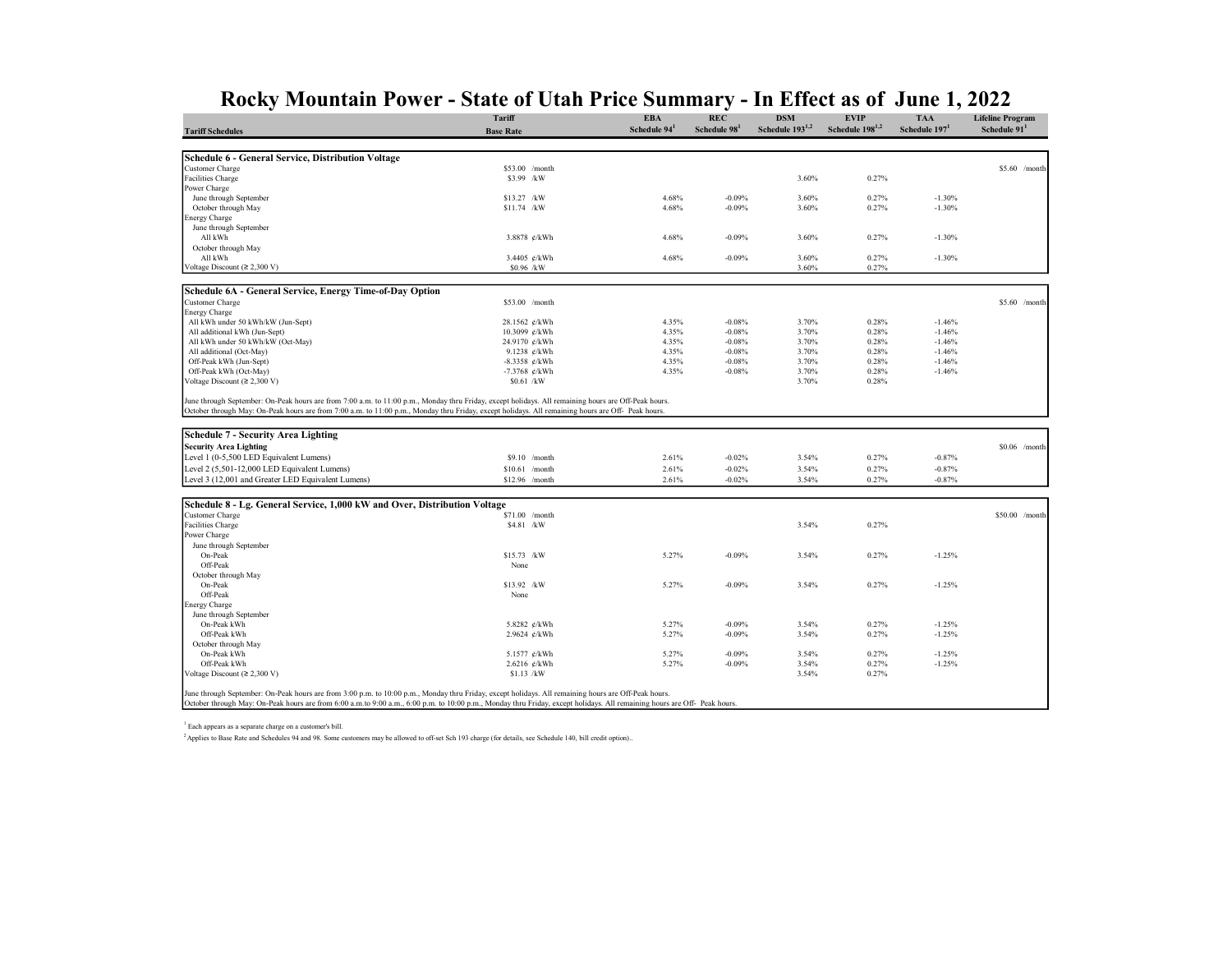|                                                                                                                                                   | Tariff                   | <b>EBA</b>  | <b>REC</b>   | <b>DSM</b>           | <b>EVIP</b>          | <b>TAA</b>                | <b>Lifeline Program</b>  |
|---------------------------------------------------------------------------------------------------------------------------------------------------|--------------------------|-------------|--------------|----------------------|----------------------|---------------------------|--------------------------|
| <b>Tariff Schedules</b>                                                                                                                           | <b>Base Rate</b>         | Schedule 94 | Schedule 98' | Schedule $193^{1,2}$ | Schedule $198^{1,2}$ | Schedule 197 <sup>1</sup> | Schedule 91 <sup>1</sup> |
|                                                                                                                                                   |                          |             |              |                      |                      |                           |                          |
| Schedule 9 - General Service, High Voltage                                                                                                        |                          |             |              |                      |                      |                           |                          |
| <b>Customer Charge</b>                                                                                                                            | \$266.00 /month          |             |              |                      |                      |                           | \$50.00 /month           |
| Facilities Charge                                                                                                                                 | \$2.28 /kW               |             |              | 3.55%                | 0.27%                |                           |                          |
| Power Charge                                                                                                                                      |                          |             |              |                      |                      |                           |                          |
| June through September                                                                                                                            |                          |             |              |                      |                      |                           |                          |
| On-Peak                                                                                                                                           | \$14.33 /kW              | 6.59%       | $-0.11%$     | 3.55%                | 0.27%                | $-1.21%$                  |                          |
| Off-Peak                                                                                                                                          | None                     |             |              |                      |                      |                           |                          |
| October through May                                                                                                                               |                          |             |              |                      |                      |                           |                          |
| On-Peak                                                                                                                                           | \$12.68 /kW              | 6.59%       | $-0.11%$     | 3.55%                | 0.27%                | $-1.21%$                  |                          |
| Off-Peak                                                                                                                                          | None                     |             |              |                      |                      |                           |                          |
| <b>Energy Charge</b>                                                                                                                              |                          |             |              |                      |                      |                           |                          |
| June through September                                                                                                                            |                          |             |              |                      |                      |                           |                          |
| On-Peak kWh                                                                                                                                       | 5.1477 ¢/kWh             | 6.59%       | $-0.11%$     | 3.55%                | 0.27%                | $-1.21%$                  |                          |
| Off-Peak kWh                                                                                                                                      | $2.6165 \, \text{e/kWh}$ | 6.59%       | $-0.11%$     | 3.55%                | 0.27%                | $-1.21%$                  |                          |
| October through May                                                                                                                               |                          |             |              |                      |                      |                           |                          |
| On-Peak kWh                                                                                                                                       | 4.5555 ¢/kWh             | 6.59%       | $-0.11%$     | 3.55%                | 0.27%                | $-1.21%$                  |                          |
| Off-Peak kWh                                                                                                                                      | 2.3155 ¢/kWh             | 6.59%       | $-0.11%$     | 3.55%                | 0.27%                | $-1.21%$                  |                          |
| lune through September: On-Peak hours are from 3:00 n m to 10:00 n m. Monday thru Friday except bolidays. All remaining hours are Off-Peak hours. |                          |             |              |                      |                      |                           |                          |

June through September: On-Peak hours are from 3:00 p.m. to 10:00 p.m., Monday thru Friday, except holidays. All remaining hours are Off-Peak hours.<br>October through May: On-Peak hours are from 6:00 a.m.to 9:00 a.m., 6:00 p

| Schedule 9A - General Service, High Voltage, Energy Time-of-Day Option (Closed to New Service) |                  |       |          |       |       |          |                 |  |  |
|------------------------------------------------------------------------------------------------|------------------|-------|----------|-------|-------|----------|-----------------|--|--|
| Customer Charge                                                                                | $$266.00$ /month |       |          |       |       |          | $$50.00$ /month |  |  |
| Facilities Charge                                                                              | $$2.28$ /kW      |       |          | 3.57% | 0.27% |          |                 |  |  |
| Power Charge                                                                                   |                  |       |          |       |       |          |                 |  |  |
| June through September                                                                         |                  |       |          |       |       |          |                 |  |  |
| On-Peak                                                                                        | \$4.73 /kW       | 7.21% | $-0.12%$ | 3.57% | 0.27% | $-1.21%$ |                 |  |  |
| Off-Peak                                                                                       | None             |       |          |       |       |          |                 |  |  |
| October through May                                                                            |                  |       |          |       |       |          |                 |  |  |
| On-Peak                                                                                        | \$4.18 /kW       | 7.21% | $-0.12%$ | 3.57% | 0.27% | $-1.21%$ |                 |  |  |
| Off-Peak                                                                                       | None             |       |          |       |       |          |                 |  |  |
| <b>Energy Charge</b>                                                                           |                  |       |          |       |       |          |                 |  |  |
| June through September                                                                         |                  |       |          |       |       |          |                 |  |  |
| On-Peak kWh                                                                                    | 5.1477 ¢/kWh     | 7.21% | $-0.12%$ | 3.57% | 0.27% | $-1.21%$ |                 |  |  |
| Off-Peak kWh                                                                                   | 2.6165 ¢/kWh     | 7.21% | $-0.12%$ | 3.57% | 0.27% | $-1.21%$ |                 |  |  |
| October through May                                                                            |                  |       |          |       |       |          |                 |  |  |
| On-Peak kWh                                                                                    | 4.5555 ¢/kWh     | 7.21% | $-0.12%$ | 3.57% | 0.27% | $-1.21%$ |                 |  |  |
| Off-Peak kWh                                                                                   | 2.3155 ¢/kWh     | 7.21% | $-0.12%$ | 3.57% | 0.27% | $-1.21%$ |                 |  |  |
|                                                                                                |                  |       |          |       |       |          |                 |  |  |

June through September: On-Peak hours are from 3:00 p.m. to 10:00 p.m., Monday thru Friday, except holidays. All remaining hours are Off-Peak hours.

October through May: On-Peak hours are from 6:00 a.m.to 9:00 a.m., 6:00 p.m. to 10:00 p.m., Monday thru Friday, except holidays. All remaining hours are Off- Peak hours.

1 Each appears as a separate charge on a customer's bill.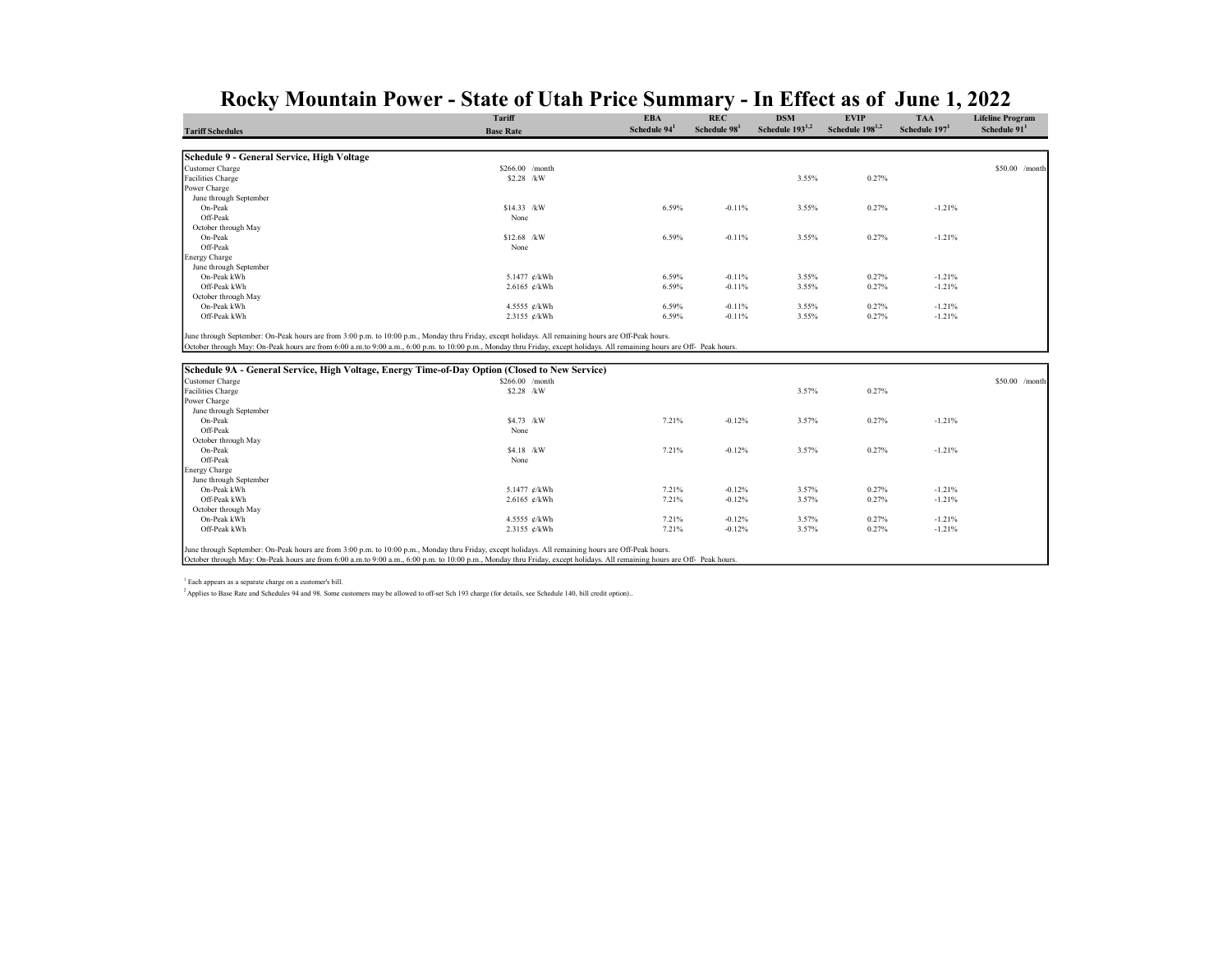| Schedule 193 <sup>1,2</sup><br>Schedule 198 <sup>1,2</sup><br>Schedule 94 <sup>1</sup><br>Schedule 197 <sup>1</sup><br>Schedule 98<br>Schedule 91 <sup>1</sup><br><b>Base Rate</b><br><b>Tariff Schedules</b><br>Schedule 10 - Irrigation and Soil Drainage Pumping Power Services<br>Annual Customer Service Charge<br>Primary Service<br>\$122.00 per customer<br>Secondary Service<br>\$37.00 per customer<br>Monthly Customer Service Charge<br>All Customers<br>$$0.97$ /month<br>\$14.00 per customer<br><b>Irrigation Season Rates</b><br><b>Customers Not Participating in Time-of-Day Program</b><br>\$7.14 /kW<br>4.43%<br>$-0.07%$<br>3.64%<br>0.27%<br>$-1.29%$<br>Power Charge<br><b>Energy Charge</b><br>1st 30,000 kWh<br>$-0.07%$<br>0.27%<br>$-1.29%$<br>7.1126 ¢/kWh<br>4.43%<br>3.64%<br>All additional kWh<br>5.2573 ¢/kWh<br>4.43%<br>3.64%<br>0.27%<br>$-1.29%$<br>$-0.07%$<br>3.64%<br>0.27%<br>Voltage Discount<br>\$2.05 /kW<br><b>Time-of-Day Program</b><br>0.27%<br>$-1.29%$<br>Power Charge<br>$$7.14$ /kW<br>4.43%<br>$-0.07%$<br>3.64%<br><b>Energy Charge</b><br>0.27%<br>On-Peak<br>14.0520 ¢/kWh<br>4.43%<br>$-0.07%$<br>3.64%<br>$-1.29%$<br>Off-Peak<br>4.0492 ¢/kWh<br>4.43%<br>$-0.07%$<br>3.64%<br>0.27%<br>$-1.29%$<br>Voltage Discount<br>\$2.05 kW<br>3.64%<br>0.27%<br><b>Irrigation Post-Season Rates</b><br>3.64%<br>0.27%<br>$-1.29%$<br>4.8789 ¢/kWh<br>4.43%<br>$-0.07%$<br>Irrigation Season is from May 25 to September 15, On-Peak hours are from 9:00 a.m. to 8:00 p.m., Monday thru Friday, except holidays. All remaining hours are Off-Peak hours.<br>Schedule 11 - Street Lighting, Company-Owned System<br><b>Street Lighting - Company-Owned System</b><br>$$0.99$ /month<br>Level 1 (0-3,500 LED Equivalent Lumens)<br>2.61%<br>$-0.02%$<br>3.54%<br>0.27%<br>$-0.87%$<br>$$11.82$ /month<br>Level 2 (3,501-5,500 LED Equivalent Lumens)<br>$-0.02%$<br>3.54%<br>0.27%<br>$-0.87%$<br>$$12.74$ /month<br>2.61%<br>Level 3 (5,501-8,000 LED Equivalent Lumens)<br>3.54%<br>0.27%<br>$$13.19$ /month<br>2.61%<br>$-0.02%$<br>$-0.87%$<br>$-0.02%$<br>3.54%<br>0.27%<br>$-0.87%$<br>Level 4 (8,001-12,000 LED Equivalent Lumens)<br>\$13.71 /month<br>2.61%<br>2.61%<br>$-0.02%$<br>3.54%<br>0.27%<br>$-0.87%$<br>Level 5 (12,001-15,500 LED Equivalent Lumens)<br>$$14.60$ /month<br>Level 6 (15,501 and Greater LED Equivalent Lumens)<br>$-0.02%$<br>3.54%<br>0.27%<br>$-0.87%$<br>$$17.75$ /month<br>2.61%<br>Dec. Series Level 3 (5,501-8,000 LED Equivalent Lumens)<br>$$23.15$ /month<br>$-0.02%$<br>3.54%<br>0.27%<br>$-0.87%$<br>2.61%<br>$-0.02%$<br>3.54%<br>0.27%<br>$-0.87%$<br>Cust. Funded Conv. - Level 1 (0-3,500 LED Equivalent Lumens)<br>2.61%<br>$$6.04$ /month<br>0.27%<br>Cust. Funded Conv. - Level 2 (3,501-5,500 LED Equivalent Lumens)<br>2.61%<br>$-0.02%$<br>3.54%<br>$-0.87%$<br>$$6.57$ /month<br>3.54%<br>0.27%<br>Cust. Funded Conv. - Level 3 (5,501-8,000 LED Equivalent Lumens)<br>2.61%<br>$-0.02%$<br>$-0.87%$<br>\$6.99<br>/month<br>Cust. Funded Conv. - Level 4 (8,001-12,000 LED Equivalent Lumens)<br>$-0.02%$<br>3.54%<br>0.27%<br>$-0.87%$<br>\$7.46 /month<br>2.61%<br>Cust. Funded Conv. - Level 5 (12,001-15,500 LED Equivalent Lumens)<br>$-0.02%$<br>3.54%<br>0.27%<br>$-0.87%$<br>$$8.00$ /month<br>2.61%<br>Cust. Funded Conv. - Level 6 (15,501 and Greater LED Equivalent Lumens)<br>\$9.72 /month<br>2.61%<br>$-0.02%$<br>3.54%<br>0.27%<br>$-0.87%$ | Tariff | <b>EBA</b> | <b>REC</b> | <b>DSM</b> | <b>EVIP</b> | <b>TAA</b> | <b>Lifeline Program</b> |
|---------------------------------------------------------------------------------------------------------------------------------------------------------------------------------------------------------------------------------------------------------------------------------------------------------------------------------------------------------------------------------------------------------------------------------------------------------------------------------------------------------------------------------------------------------------------------------------------------------------------------------------------------------------------------------------------------------------------------------------------------------------------------------------------------------------------------------------------------------------------------------------------------------------------------------------------------------------------------------------------------------------------------------------------------------------------------------------------------------------------------------------------------------------------------------------------------------------------------------------------------------------------------------------------------------------------------------------------------------------------------------------------------------------------------------------------------------------------------------------------------------------------------------------------------------------------------------------------------------------------------------------------------------------------------------------------------------------------------------------------------------------------------------------------------------------------------------------------------------------------------------------------------------------------------------------------------------------------------------------------------------------------------------------------------------------------------------------------------------------------------------------------------------------------------------------------------------------------------------------------------------------------------------------------------------------------------------------------------------------------------------------------------------------------------------------------------------------------------------------------------------------------------------------------------------------------------------------------------------------------------------------------------------------------------------------------------------------------------------------------------------------------------------------------------------------------------------------------------------------------------------------------------------------------------------------------------------------------------------------------------------------------------------------------------------------------------------------------------------------------------------------------------------------------------------------------------------------------------------------------------------------------------------------------------------------------------------------------------------------------------------------------------------------------------------------------------------------------|--------|------------|------------|------------|-------------|------------|-------------------------|
|                                                                                                                                                                                                                                                                                                                                                                                                                                                                                                                                                                                                                                                                                                                                                                                                                                                                                                                                                                                                                                                                                                                                                                                                                                                                                                                                                                                                                                                                                                                                                                                                                                                                                                                                                                                                                                                                                                                                                                                                                                                                                                                                                                                                                                                                                                                                                                                                                                                                                                                                                                                                                                                                                                                                                                                                                                                                                                                                                                                                                                                                                                                                                                                                                                                                                                                                                                                                                                                                     |        |            |            |            |             |            |                         |
|                                                                                                                                                                                                                                                                                                                                                                                                                                                                                                                                                                                                                                                                                                                                                                                                                                                                                                                                                                                                                                                                                                                                                                                                                                                                                                                                                                                                                                                                                                                                                                                                                                                                                                                                                                                                                                                                                                                                                                                                                                                                                                                                                                                                                                                                                                                                                                                                                                                                                                                                                                                                                                                                                                                                                                                                                                                                                                                                                                                                                                                                                                                                                                                                                                                                                                                                                                                                                                                                     |        |            |            |            |             |            |                         |
|                                                                                                                                                                                                                                                                                                                                                                                                                                                                                                                                                                                                                                                                                                                                                                                                                                                                                                                                                                                                                                                                                                                                                                                                                                                                                                                                                                                                                                                                                                                                                                                                                                                                                                                                                                                                                                                                                                                                                                                                                                                                                                                                                                                                                                                                                                                                                                                                                                                                                                                                                                                                                                                                                                                                                                                                                                                                                                                                                                                                                                                                                                                                                                                                                                                                                                                                                                                                                                                                     |        |            |            |            |             |            |                         |
|                                                                                                                                                                                                                                                                                                                                                                                                                                                                                                                                                                                                                                                                                                                                                                                                                                                                                                                                                                                                                                                                                                                                                                                                                                                                                                                                                                                                                                                                                                                                                                                                                                                                                                                                                                                                                                                                                                                                                                                                                                                                                                                                                                                                                                                                                                                                                                                                                                                                                                                                                                                                                                                                                                                                                                                                                                                                                                                                                                                                                                                                                                                                                                                                                                                                                                                                                                                                                                                                     |        |            |            |            |             |            |                         |
|                                                                                                                                                                                                                                                                                                                                                                                                                                                                                                                                                                                                                                                                                                                                                                                                                                                                                                                                                                                                                                                                                                                                                                                                                                                                                                                                                                                                                                                                                                                                                                                                                                                                                                                                                                                                                                                                                                                                                                                                                                                                                                                                                                                                                                                                                                                                                                                                                                                                                                                                                                                                                                                                                                                                                                                                                                                                                                                                                                                                                                                                                                                                                                                                                                                                                                                                                                                                                                                                     |        |            |            |            |             |            |                         |
|                                                                                                                                                                                                                                                                                                                                                                                                                                                                                                                                                                                                                                                                                                                                                                                                                                                                                                                                                                                                                                                                                                                                                                                                                                                                                                                                                                                                                                                                                                                                                                                                                                                                                                                                                                                                                                                                                                                                                                                                                                                                                                                                                                                                                                                                                                                                                                                                                                                                                                                                                                                                                                                                                                                                                                                                                                                                                                                                                                                                                                                                                                                                                                                                                                                                                                                                                                                                                                                                     |        |            |            |            |             |            |                         |
|                                                                                                                                                                                                                                                                                                                                                                                                                                                                                                                                                                                                                                                                                                                                                                                                                                                                                                                                                                                                                                                                                                                                                                                                                                                                                                                                                                                                                                                                                                                                                                                                                                                                                                                                                                                                                                                                                                                                                                                                                                                                                                                                                                                                                                                                                                                                                                                                                                                                                                                                                                                                                                                                                                                                                                                                                                                                                                                                                                                                                                                                                                                                                                                                                                                                                                                                                                                                                                                                     |        |            |            |            |             |            |                         |
|                                                                                                                                                                                                                                                                                                                                                                                                                                                                                                                                                                                                                                                                                                                                                                                                                                                                                                                                                                                                                                                                                                                                                                                                                                                                                                                                                                                                                                                                                                                                                                                                                                                                                                                                                                                                                                                                                                                                                                                                                                                                                                                                                                                                                                                                                                                                                                                                                                                                                                                                                                                                                                                                                                                                                                                                                                                                                                                                                                                                                                                                                                                                                                                                                                                                                                                                                                                                                                                                     |        |            |            |            |             |            |                         |
|                                                                                                                                                                                                                                                                                                                                                                                                                                                                                                                                                                                                                                                                                                                                                                                                                                                                                                                                                                                                                                                                                                                                                                                                                                                                                                                                                                                                                                                                                                                                                                                                                                                                                                                                                                                                                                                                                                                                                                                                                                                                                                                                                                                                                                                                                                                                                                                                                                                                                                                                                                                                                                                                                                                                                                                                                                                                                                                                                                                                                                                                                                                                                                                                                                                                                                                                                                                                                                                                     |        |            |            |            |             |            |                         |
|                                                                                                                                                                                                                                                                                                                                                                                                                                                                                                                                                                                                                                                                                                                                                                                                                                                                                                                                                                                                                                                                                                                                                                                                                                                                                                                                                                                                                                                                                                                                                                                                                                                                                                                                                                                                                                                                                                                                                                                                                                                                                                                                                                                                                                                                                                                                                                                                                                                                                                                                                                                                                                                                                                                                                                                                                                                                                                                                                                                                                                                                                                                                                                                                                                                                                                                                                                                                                                                                     |        |            |            |            |             |            |                         |
|                                                                                                                                                                                                                                                                                                                                                                                                                                                                                                                                                                                                                                                                                                                                                                                                                                                                                                                                                                                                                                                                                                                                                                                                                                                                                                                                                                                                                                                                                                                                                                                                                                                                                                                                                                                                                                                                                                                                                                                                                                                                                                                                                                                                                                                                                                                                                                                                                                                                                                                                                                                                                                                                                                                                                                                                                                                                                                                                                                                                                                                                                                                                                                                                                                                                                                                                                                                                                                                                     |        |            |            |            |             |            |                         |
|                                                                                                                                                                                                                                                                                                                                                                                                                                                                                                                                                                                                                                                                                                                                                                                                                                                                                                                                                                                                                                                                                                                                                                                                                                                                                                                                                                                                                                                                                                                                                                                                                                                                                                                                                                                                                                                                                                                                                                                                                                                                                                                                                                                                                                                                                                                                                                                                                                                                                                                                                                                                                                                                                                                                                                                                                                                                                                                                                                                                                                                                                                                                                                                                                                                                                                                                                                                                                                                                     |        |            |            |            |             |            |                         |
|                                                                                                                                                                                                                                                                                                                                                                                                                                                                                                                                                                                                                                                                                                                                                                                                                                                                                                                                                                                                                                                                                                                                                                                                                                                                                                                                                                                                                                                                                                                                                                                                                                                                                                                                                                                                                                                                                                                                                                                                                                                                                                                                                                                                                                                                                                                                                                                                                                                                                                                                                                                                                                                                                                                                                                                                                                                                                                                                                                                                                                                                                                                                                                                                                                                                                                                                                                                                                                                                     |        |            |            |            |             |            |                         |
|                                                                                                                                                                                                                                                                                                                                                                                                                                                                                                                                                                                                                                                                                                                                                                                                                                                                                                                                                                                                                                                                                                                                                                                                                                                                                                                                                                                                                                                                                                                                                                                                                                                                                                                                                                                                                                                                                                                                                                                                                                                                                                                                                                                                                                                                                                                                                                                                                                                                                                                                                                                                                                                                                                                                                                                                                                                                                                                                                                                                                                                                                                                                                                                                                                                                                                                                                                                                                                                                     |        |            |            |            |             |            |                         |
|                                                                                                                                                                                                                                                                                                                                                                                                                                                                                                                                                                                                                                                                                                                                                                                                                                                                                                                                                                                                                                                                                                                                                                                                                                                                                                                                                                                                                                                                                                                                                                                                                                                                                                                                                                                                                                                                                                                                                                                                                                                                                                                                                                                                                                                                                                                                                                                                                                                                                                                                                                                                                                                                                                                                                                                                                                                                                                                                                                                                                                                                                                                                                                                                                                                                                                                                                                                                                                                                     |        |            |            |            |             |            |                         |
|                                                                                                                                                                                                                                                                                                                                                                                                                                                                                                                                                                                                                                                                                                                                                                                                                                                                                                                                                                                                                                                                                                                                                                                                                                                                                                                                                                                                                                                                                                                                                                                                                                                                                                                                                                                                                                                                                                                                                                                                                                                                                                                                                                                                                                                                                                                                                                                                                                                                                                                                                                                                                                                                                                                                                                                                                                                                                                                                                                                                                                                                                                                                                                                                                                                                                                                                                                                                                                                                     |        |            |            |            |             |            |                         |
|                                                                                                                                                                                                                                                                                                                                                                                                                                                                                                                                                                                                                                                                                                                                                                                                                                                                                                                                                                                                                                                                                                                                                                                                                                                                                                                                                                                                                                                                                                                                                                                                                                                                                                                                                                                                                                                                                                                                                                                                                                                                                                                                                                                                                                                                                                                                                                                                                                                                                                                                                                                                                                                                                                                                                                                                                                                                                                                                                                                                                                                                                                                                                                                                                                                                                                                                                                                                                                                                     |        |            |            |            |             |            |                         |
|                                                                                                                                                                                                                                                                                                                                                                                                                                                                                                                                                                                                                                                                                                                                                                                                                                                                                                                                                                                                                                                                                                                                                                                                                                                                                                                                                                                                                                                                                                                                                                                                                                                                                                                                                                                                                                                                                                                                                                                                                                                                                                                                                                                                                                                                                                                                                                                                                                                                                                                                                                                                                                                                                                                                                                                                                                                                                                                                                                                                                                                                                                                                                                                                                                                                                                                                                                                                                                                                     |        |            |            |            |             |            |                         |
|                                                                                                                                                                                                                                                                                                                                                                                                                                                                                                                                                                                                                                                                                                                                                                                                                                                                                                                                                                                                                                                                                                                                                                                                                                                                                                                                                                                                                                                                                                                                                                                                                                                                                                                                                                                                                                                                                                                                                                                                                                                                                                                                                                                                                                                                                                                                                                                                                                                                                                                                                                                                                                                                                                                                                                                                                                                                                                                                                                                                                                                                                                                                                                                                                                                                                                                                                                                                                                                                     |        |            |            |            |             |            |                         |
|                                                                                                                                                                                                                                                                                                                                                                                                                                                                                                                                                                                                                                                                                                                                                                                                                                                                                                                                                                                                                                                                                                                                                                                                                                                                                                                                                                                                                                                                                                                                                                                                                                                                                                                                                                                                                                                                                                                                                                                                                                                                                                                                                                                                                                                                                                                                                                                                                                                                                                                                                                                                                                                                                                                                                                                                                                                                                                                                                                                                                                                                                                                                                                                                                                                                                                                                                                                                                                                                     |        |            |            |            |             |            |                         |
|                                                                                                                                                                                                                                                                                                                                                                                                                                                                                                                                                                                                                                                                                                                                                                                                                                                                                                                                                                                                                                                                                                                                                                                                                                                                                                                                                                                                                                                                                                                                                                                                                                                                                                                                                                                                                                                                                                                                                                                                                                                                                                                                                                                                                                                                                                                                                                                                                                                                                                                                                                                                                                                                                                                                                                                                                                                                                                                                                                                                                                                                                                                                                                                                                                                                                                                                                                                                                                                                     |        |            |            |            |             |            |                         |
|                                                                                                                                                                                                                                                                                                                                                                                                                                                                                                                                                                                                                                                                                                                                                                                                                                                                                                                                                                                                                                                                                                                                                                                                                                                                                                                                                                                                                                                                                                                                                                                                                                                                                                                                                                                                                                                                                                                                                                                                                                                                                                                                                                                                                                                                                                                                                                                                                                                                                                                                                                                                                                                                                                                                                                                                                                                                                                                                                                                                                                                                                                                                                                                                                                                                                                                                                                                                                                                                     |        |            |            |            |             |            |                         |
|                                                                                                                                                                                                                                                                                                                                                                                                                                                                                                                                                                                                                                                                                                                                                                                                                                                                                                                                                                                                                                                                                                                                                                                                                                                                                                                                                                                                                                                                                                                                                                                                                                                                                                                                                                                                                                                                                                                                                                                                                                                                                                                                                                                                                                                                                                                                                                                                                                                                                                                                                                                                                                                                                                                                                                                                                                                                                                                                                                                                                                                                                                                                                                                                                                                                                                                                                                                                                                                                     |        |            |            |            |             |            |                         |
|                                                                                                                                                                                                                                                                                                                                                                                                                                                                                                                                                                                                                                                                                                                                                                                                                                                                                                                                                                                                                                                                                                                                                                                                                                                                                                                                                                                                                                                                                                                                                                                                                                                                                                                                                                                                                                                                                                                                                                                                                                                                                                                                                                                                                                                                                                                                                                                                                                                                                                                                                                                                                                                                                                                                                                                                                                                                                                                                                                                                                                                                                                                                                                                                                                                                                                                                                                                                                                                                     |        |            |            |            |             |            |                         |
|                                                                                                                                                                                                                                                                                                                                                                                                                                                                                                                                                                                                                                                                                                                                                                                                                                                                                                                                                                                                                                                                                                                                                                                                                                                                                                                                                                                                                                                                                                                                                                                                                                                                                                                                                                                                                                                                                                                                                                                                                                                                                                                                                                                                                                                                                                                                                                                                                                                                                                                                                                                                                                                                                                                                                                                                                                                                                                                                                                                                                                                                                                                                                                                                                                                                                                                                                                                                                                                                     |        |            |            |            |             |            |                         |
|                                                                                                                                                                                                                                                                                                                                                                                                                                                                                                                                                                                                                                                                                                                                                                                                                                                                                                                                                                                                                                                                                                                                                                                                                                                                                                                                                                                                                                                                                                                                                                                                                                                                                                                                                                                                                                                                                                                                                                                                                                                                                                                                                                                                                                                                                                                                                                                                                                                                                                                                                                                                                                                                                                                                                                                                                                                                                                                                                                                                                                                                                                                                                                                                                                                                                                                                                                                                                                                                     |        |            |            |            |             |            |                         |
|                                                                                                                                                                                                                                                                                                                                                                                                                                                                                                                                                                                                                                                                                                                                                                                                                                                                                                                                                                                                                                                                                                                                                                                                                                                                                                                                                                                                                                                                                                                                                                                                                                                                                                                                                                                                                                                                                                                                                                                                                                                                                                                                                                                                                                                                                                                                                                                                                                                                                                                                                                                                                                                                                                                                                                                                                                                                                                                                                                                                                                                                                                                                                                                                                                                                                                                                                                                                                                                                     |        |            |            |            |             |            |                         |
|                                                                                                                                                                                                                                                                                                                                                                                                                                                                                                                                                                                                                                                                                                                                                                                                                                                                                                                                                                                                                                                                                                                                                                                                                                                                                                                                                                                                                                                                                                                                                                                                                                                                                                                                                                                                                                                                                                                                                                                                                                                                                                                                                                                                                                                                                                                                                                                                                                                                                                                                                                                                                                                                                                                                                                                                                                                                                                                                                                                                                                                                                                                                                                                                                                                                                                                                                                                                                                                                     |        |            |            |            |             |            |                         |
|                                                                                                                                                                                                                                                                                                                                                                                                                                                                                                                                                                                                                                                                                                                                                                                                                                                                                                                                                                                                                                                                                                                                                                                                                                                                                                                                                                                                                                                                                                                                                                                                                                                                                                                                                                                                                                                                                                                                                                                                                                                                                                                                                                                                                                                                                                                                                                                                                                                                                                                                                                                                                                                                                                                                                                                                                                                                                                                                                                                                                                                                                                                                                                                                                                                                                                                                                                                                                                                                     |        |            |            |            |             |            |                         |
|                                                                                                                                                                                                                                                                                                                                                                                                                                                                                                                                                                                                                                                                                                                                                                                                                                                                                                                                                                                                                                                                                                                                                                                                                                                                                                                                                                                                                                                                                                                                                                                                                                                                                                                                                                                                                                                                                                                                                                                                                                                                                                                                                                                                                                                                                                                                                                                                                                                                                                                                                                                                                                                                                                                                                                                                                                                                                                                                                                                                                                                                                                                                                                                                                                                                                                                                                                                                                                                                     |        |            |            |            |             |            |                         |
|                                                                                                                                                                                                                                                                                                                                                                                                                                                                                                                                                                                                                                                                                                                                                                                                                                                                                                                                                                                                                                                                                                                                                                                                                                                                                                                                                                                                                                                                                                                                                                                                                                                                                                                                                                                                                                                                                                                                                                                                                                                                                                                                                                                                                                                                                                                                                                                                                                                                                                                                                                                                                                                                                                                                                                                                                                                                                                                                                                                                                                                                                                                                                                                                                                                                                                                                                                                                                                                                     |        |            |            |            |             |            |                         |
|                                                                                                                                                                                                                                                                                                                                                                                                                                                                                                                                                                                                                                                                                                                                                                                                                                                                                                                                                                                                                                                                                                                                                                                                                                                                                                                                                                                                                                                                                                                                                                                                                                                                                                                                                                                                                                                                                                                                                                                                                                                                                                                                                                                                                                                                                                                                                                                                                                                                                                                                                                                                                                                                                                                                                                                                                                                                                                                                                                                                                                                                                                                                                                                                                                                                                                                                                                                                                                                                     |        |            |            |            |             |            |                         |
|                                                                                                                                                                                                                                                                                                                                                                                                                                                                                                                                                                                                                                                                                                                                                                                                                                                                                                                                                                                                                                                                                                                                                                                                                                                                                                                                                                                                                                                                                                                                                                                                                                                                                                                                                                                                                                                                                                                                                                                                                                                                                                                                                                                                                                                                                                                                                                                                                                                                                                                                                                                                                                                                                                                                                                                                                                                                                                                                                                                                                                                                                                                                                                                                                                                                                                                                                                                                                                                                     |        |            |            |            |             |            |                         |
|                                                                                                                                                                                                                                                                                                                                                                                                                                                                                                                                                                                                                                                                                                                                                                                                                                                                                                                                                                                                                                                                                                                                                                                                                                                                                                                                                                                                                                                                                                                                                                                                                                                                                                                                                                                                                                                                                                                                                                                                                                                                                                                                                                                                                                                                                                                                                                                                                                                                                                                                                                                                                                                                                                                                                                                                                                                                                                                                                                                                                                                                                                                                                                                                                                                                                                                                                                                                                                                                     |        |            |            |            |             |            |                         |
|                                                                                                                                                                                                                                                                                                                                                                                                                                                                                                                                                                                                                                                                                                                                                                                                                                                                                                                                                                                                                                                                                                                                                                                                                                                                                                                                                                                                                                                                                                                                                                                                                                                                                                                                                                                                                                                                                                                                                                                                                                                                                                                                                                                                                                                                                                                                                                                                                                                                                                                                                                                                                                                                                                                                                                                                                                                                                                                                                                                                                                                                                                                                                                                                                                                                                                                                                                                                                                                                     |        |            |            |            |             |            |                         |
|                                                                                                                                                                                                                                                                                                                                                                                                                                                                                                                                                                                                                                                                                                                                                                                                                                                                                                                                                                                                                                                                                                                                                                                                                                                                                                                                                                                                                                                                                                                                                                                                                                                                                                                                                                                                                                                                                                                                                                                                                                                                                                                                                                                                                                                                                                                                                                                                                                                                                                                                                                                                                                                                                                                                                                                                                                                                                                                                                                                                                                                                                                                                                                                                                                                                                                                                                                                                                                                                     |        |            |            |            |             |            |                         |
|                                                                                                                                                                                                                                                                                                                                                                                                                                                                                                                                                                                                                                                                                                                                                                                                                                                                                                                                                                                                                                                                                                                                                                                                                                                                                                                                                                                                                                                                                                                                                                                                                                                                                                                                                                                                                                                                                                                                                                                                                                                                                                                                                                                                                                                                                                                                                                                                                                                                                                                                                                                                                                                                                                                                                                                                                                                                                                                                                                                                                                                                                                                                                                                                                                                                                                                                                                                                                                                                     |        |            |            |            |             |            |                         |
|                                                                                                                                                                                                                                                                                                                                                                                                                                                                                                                                                                                                                                                                                                                                                                                                                                                                                                                                                                                                                                                                                                                                                                                                                                                                                                                                                                                                                                                                                                                                                                                                                                                                                                                                                                                                                                                                                                                                                                                                                                                                                                                                                                                                                                                                                                                                                                                                                                                                                                                                                                                                                                                                                                                                                                                                                                                                                                                                                                                                                                                                                                                                                                                                                                                                                                                                                                                                                                                                     |        |            |            |            |             |            |                         |
|                                                                                                                                                                                                                                                                                                                                                                                                                                                                                                                                                                                                                                                                                                                                                                                                                                                                                                                                                                                                                                                                                                                                                                                                                                                                                                                                                                                                                                                                                                                                                                                                                                                                                                                                                                                                                                                                                                                                                                                                                                                                                                                                                                                                                                                                                                                                                                                                                                                                                                                                                                                                                                                                                                                                                                                                                                                                                                                                                                                                                                                                                                                                                                                                                                                                                                                                                                                                                                                                     |        |            |            |            |             |            |                         |
|                                                                                                                                                                                                                                                                                                                                                                                                                                                                                                                                                                                                                                                                                                                                                                                                                                                                                                                                                                                                                                                                                                                                                                                                                                                                                                                                                                                                                                                                                                                                                                                                                                                                                                                                                                                                                                                                                                                                                                                                                                                                                                                                                                                                                                                                                                                                                                                                                                                                                                                                                                                                                                                                                                                                                                                                                                                                                                                                                                                                                                                                                                                                                                                                                                                                                                                                                                                                                                                                     |        |            |            |            |             |            |                         |
|                                                                                                                                                                                                                                                                                                                                                                                                                                                                                                                                                                                                                                                                                                                                                                                                                                                                                                                                                                                                                                                                                                                                                                                                                                                                                                                                                                                                                                                                                                                                                                                                                                                                                                                                                                                                                                                                                                                                                                                                                                                                                                                                                                                                                                                                                                                                                                                                                                                                                                                                                                                                                                                                                                                                                                                                                                                                                                                                                                                                                                                                                                                                                                                                                                                                                                                                                                                                                                                                     |        |            |            |            |             |            |                         |
| Cust. Funded Conv. - Dec. Series Level 3 (5,501-8,000 LED Equivalent Lumens)<br>$-0.02%$<br>3.54%<br>0.27%<br>$-0.87%$<br>$$5.52$ /month<br>2.61%                                                                                                                                                                                                                                                                                                                                                                                                                                                                                                                                                                                                                                                                                                                                                                                                                                                                                                                                                                                                                                                                                                                                                                                                                                                                                                                                                                                                                                                                                                                                                                                                                                                                                                                                                                                                                                                                                                                                                                                                                                                                                                                                                                                                                                                                                                                                                                                                                                                                                                                                                                                                                                                                                                                                                                                                                                                                                                                                                                                                                                                                                                                                                                                                                                                                                                                   |        |            |            |            |             |            |                         |

1 Each appears as a separate charge on a customer's bill.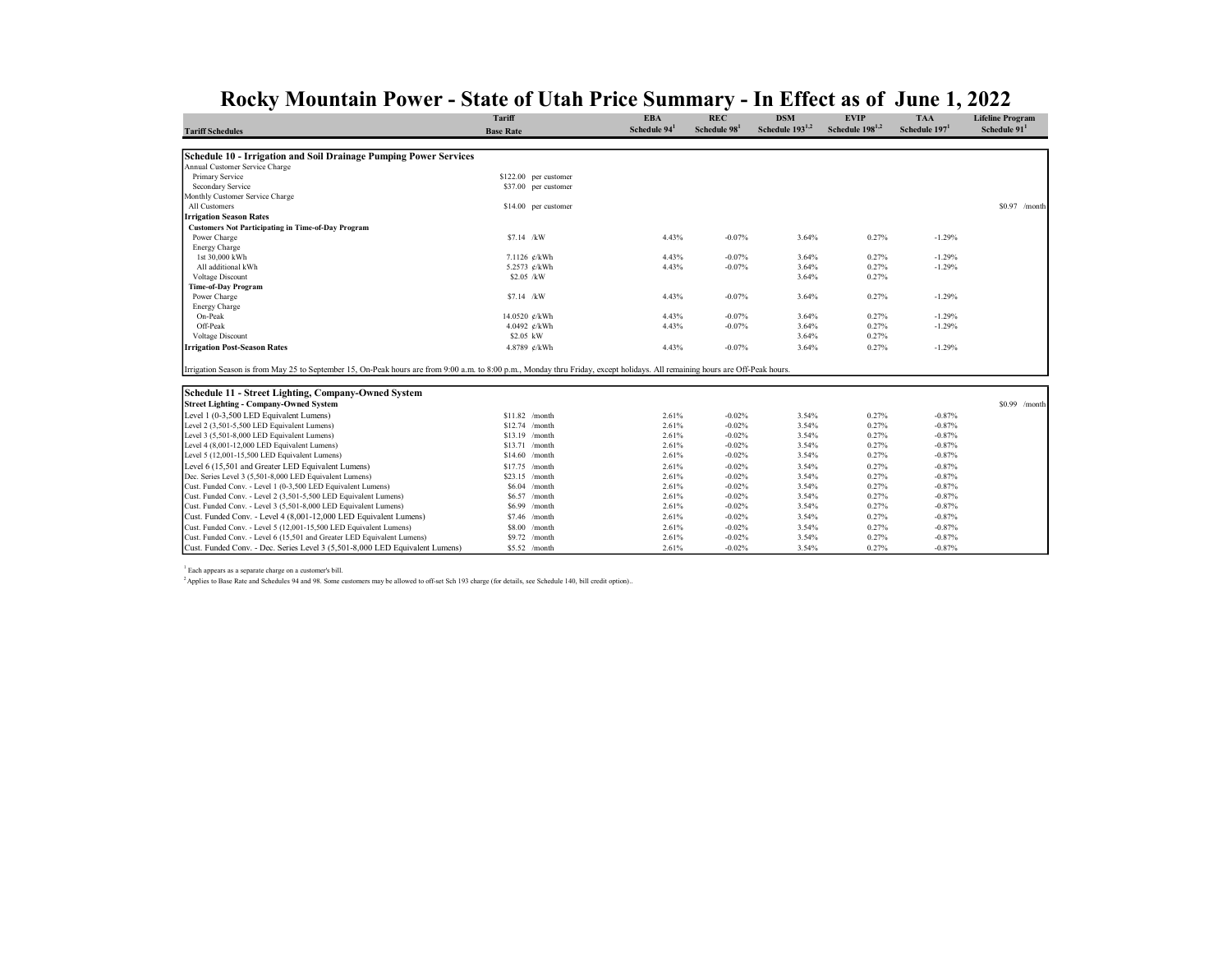|  | Rocky Mountain Power - State of Utah Price Summary - In Effect as of June 1, 2022 |  |  |
|--|-----------------------------------------------------------------------------------|--|--|
|--|-----------------------------------------------------------------------------------|--|--|

| <b>Tariff Schedules</b>                                                                                                                                                                                                        |             |            |                 | Tariff<br><b>Base Rate</b> |                                 | <b>EBA</b><br>Schedule 94 <sup>1</sup> | <b>REC</b><br>Schedule 98 <sup>1</sup> | <b>DSM</b><br>Schedule 193 <sup>1,2</sup> | <b>EVIP</b><br>Schedule 198 <sup>1,2</sup> | <b>TAA</b><br>Schedule $1971$ | <b>Lifeline Program</b><br>Schedule 91 <sup>1</sup> |
|--------------------------------------------------------------------------------------------------------------------------------------------------------------------------------------------------------------------------------|-------------|------------|-----------------|----------------------------|---------------------------------|----------------------------------------|----------------------------------------|-------------------------------------------|--------------------------------------------|-------------------------------|-----------------------------------------------------|
|                                                                                                                                                                                                                                |             |            |                 |                            |                                 |                                        |                                        |                                           |                                            |                               |                                                     |
| Schedule 12 - Street Lighting, Customer-Owned System                                                                                                                                                                           |             |            |                 |                            |                                 |                                        |                                        |                                           |                                            |                               |                                                     |
| <b>High Pressure Sodium Vapor</b>                                                                                                                                                                                              |             |            |                 |                            |                                 |                                        |                                        |                                           |                                            |                               |                                                     |
| (No Maintenance)                                                                                                                                                                                                               | Monthly kWh | Watts      | Lumens          |                            |                                 |                                        |                                        |                                           |                                            |                               | $$0.63$ /month                                      |
| <b>Energy Only Service</b>                                                                                                                                                                                                     | 28          | 70         | 5,600           |                            | $$1.33$ /month                  | 2.61%                                  | $-0.02%$                               | 3.54%                                     | 0.27%                                      | $-0.87%$                      |                                                     |
|                                                                                                                                                                                                                                | 39          | 100        | 9,500           |                            | $$1.81$ /month                  | 2.61%                                  | $-0.02%$                               | 3.54%                                     | 0.27%                                      | $-0.87%$                      |                                                     |
|                                                                                                                                                                                                                                | 59          | 150        | 16,000          | \$2.65                     | /month                          | 2.61%                                  | $-0.02%$                               | 3.54%                                     | 0.27%                                      | $-0.87%$                      |                                                     |
|                                                                                                                                                                                                                                | 96          | 250        | 27,500          | \$4.73                     | /month                          | 2.61%                                  | $-0.02%$                               | 3.54%                                     | 0.27%                                      | $-0.87%$                      |                                                     |
|                                                                                                                                                                                                                                | 148         | 400        | 50,000          |                            | $$7.27$ /month                  | 2.61%                                  | $-0.02%$                               | 3.54%                                     | 0.27%                                      | $-0.87%$                      |                                                     |
| <b>Metal Halide</b>                                                                                                                                                                                                            |             |            |                 |                            |                                 |                                        |                                        |                                           |                                            |                               |                                                     |
| (No Maintenance)                                                                                                                                                                                                               | Monthly kWh | Watts      | Lumens          |                            |                                 |                                        |                                        |                                           |                                            |                               | $$0.63$ /month                                      |
| <b>Energy Only Service</b>                                                                                                                                                                                                     | 39          | 100        | 9,000           |                            | $$1.85$ /month                  | 2.61%                                  | $-0.02%$                               | 3.54%                                     | 0.27%                                      | $-0.87%$                      |                                                     |
|                                                                                                                                                                                                                                | 69          | 175        | 12,000          |                            | \$3.24 /month                   | 2.61%                                  | $-0.02%$                               | 3.54%                                     | 0.27%                                      | $-0.87%$                      |                                                     |
|                                                                                                                                                                                                                                | 93          | 250        | 19,500          | \$4.48                     | /month                          | 2.61%                                  | $-0.02%$                               | 3.54%                                     | 0.27%                                      | $-0.87%$                      |                                                     |
|                                                                                                                                                                                                                                | 145         | 400        | 32,000          |                            | \$7.09 /month                   | 2.61%                                  | $-0.02%$                               | 3.54%                                     | 0.27%                                      | $-0.87%$                      |                                                     |
| <b>Non-Listed Luminaire</b>                                                                                                                                                                                                    |             |            |                 |                            |                                 |                                        |                                        |                                           |                                            |                               | $$0.63$ /month                                      |
| <b>Energy Only Service</b><br>*For non-listed luminaries, the cost will be calculated for 4,167 annual hours of operation including applicable<br>loss factors for ballasts and starting aids at the cost per kWh given above. |             |            |                 |                            | 4.5465 ¢/kWh                    | 2.61%                                  | $-0.02%$                               | 3.54%                                     | 0.27%                                      | $-0.87%$                      |                                                     |
| Incandescent                                                                                                                                                                                                                   |             |            |                 |                            |                                 |                                        |                                        |                                           |                                            |                               |                                                     |
| (Partial Maintenance) No New Service                                                                                                                                                                                           | Monthly kWh | Watts      | Lumens          |                            |                                 |                                        |                                        |                                           |                                            |                               | $$0.63$ /month                                      |
| <b>Functional Lighting</b>                                                                                                                                                                                                     | 64          | 189        | 2,500           |                            | $$6.50$ /month                  | 2.61%                                  | $-0.02%$                               | 3.54%                                     | 0.27%                                      | $-0.87%$                      |                                                     |
|                                                                                                                                                                                                                                | 99          | 295        | 4,000           |                            | \$8.84 /month                   | 2.61%                                  | $-0.02%$                               | 3.54%                                     | 0.27%                                      | $-0.87%$                      |                                                     |
| <b>Mercury Vapor</b>                                                                                                                                                                                                           |             |            |                 |                            |                                 |                                        |                                        |                                           |                                            |                               |                                                     |
| (Partial Maintenance) No New Service                                                                                                                                                                                           |             |            |                 |                            |                                 |                                        |                                        |                                           |                                            |                               |                                                     |
|                                                                                                                                                                                                                                | Monthly kWh | Watts      | Lumens          |                            |                                 |                                        |                                        |                                           |                                            |                               | $$0.63$ /month                                      |
| <b>Functional Lighting</b>                                                                                                                                                                                                     | 69<br>145   | 175<br>400 | 7,000<br>20,000 |                            | \$5.08 /month<br>$$9.67$ /month | 2.61%<br>2.61%                         | $-0.02%$<br>$-0.02%$                   | 3.54%<br>3.54%                            | 0.27%<br>0.27%                             | $-0.87%$<br>$-0.87%$          |                                                     |
|                                                                                                                                                                                                                                | 352         | 1000       | 54,000          |                            | \$20.59 /month                  | 2.61%                                  | $-0.02%$                               | 3.54%                                     | 0.27%                                      | $-0.87%$                      |                                                     |
| <b>High Pressure Sodium Vapor</b>                                                                                                                                                                                              |             |            |                 |                            |                                 |                                        |                                        |                                           |                                            |                               |                                                     |
| (Partial Maintenance) No New Service                                                                                                                                                                                           | Monthly kWh | Watts      | Lumens          |                            |                                 |                                        |                                        |                                           |                                            |                               | $$0.63$ /month                                      |
| <b>Functional Lighting</b>                                                                                                                                                                                                     | 28          | 70         | 5,600           |                            | $$2.96$ /month                  | 2.61%                                  | $-0.02%$                               | 3.54%                                     | 0.27%                                      | $-0.87%$                      |                                                     |
|                                                                                                                                                                                                                                | 39          | 100        | 9,500           |                            | \$3.90 /month                   | 2.61%                                  | $-0.02%$                               | 3.54%                                     | 0.27%                                      | $-0.87%$                      |                                                     |
|                                                                                                                                                                                                                                | 59          | 150        | 16,000          |                            | \$4.73 /month                   | 2.61%                                  | $-0.02%$                               | 3.54%                                     | 0.27%                                      | $-0.87%$                      |                                                     |
|                                                                                                                                                                                                                                | 76          | 200        | 22,000          | \$5.99                     | /month                          | 2.61%                                  | $-0.02%$                               | 3.54%                                     | 0.27%                                      | $-0.87%$                      |                                                     |
|                                                                                                                                                                                                                                | 96          | 250        | 27,500          | \$6.96                     | /month                          | 2.61%                                  | $-0.02%$                               | 3.54%                                     | 0.27%                                      | $-0.87%$                      |                                                     |
|                                                                                                                                                                                                                                | 148         | 400        | 50,000          |                            | $$10.15$ /month                 | 2.61%                                  | $-0.02%$                               | 3.54%                                     | 0.27%                                      | $-0.87%$                      |                                                     |
| Decorative Lighting                                                                                                                                                                                                            | 39          | 100        | 9,500           |                            | $$5.05$ /month                  | 2.61%                                  | $-0.02%$                               | 3.54%                                     | 0.27%                                      | $-0.87%$                      |                                                     |
|                                                                                                                                                                                                                                | 59          | 150        | 16,000          | \$6.00                     | /month                          | 2.61%                                  | $-0.02%$                               | 3.54%                                     | 0.27%                                      | $-0.87%$                      |                                                     |
|                                                                                                                                                                                                                                | 96          | 250        | 27,500          | \$8.65                     | /month                          | 2.61%                                  | $-0.02%$                               | 3.54%                                     | 0.27%                                      | $-0.87%$                      |                                                     |
|                                                                                                                                                                                                                                | 148         | 400        | 50,000          |                            | $$11.29$ /month                 | 2.61%                                  | $-0.02%$                               | 3.54%                                     | 0.27%                                      | $-0.87%$                      |                                                     |

1 Each appears as a separate charge on a customer's bill.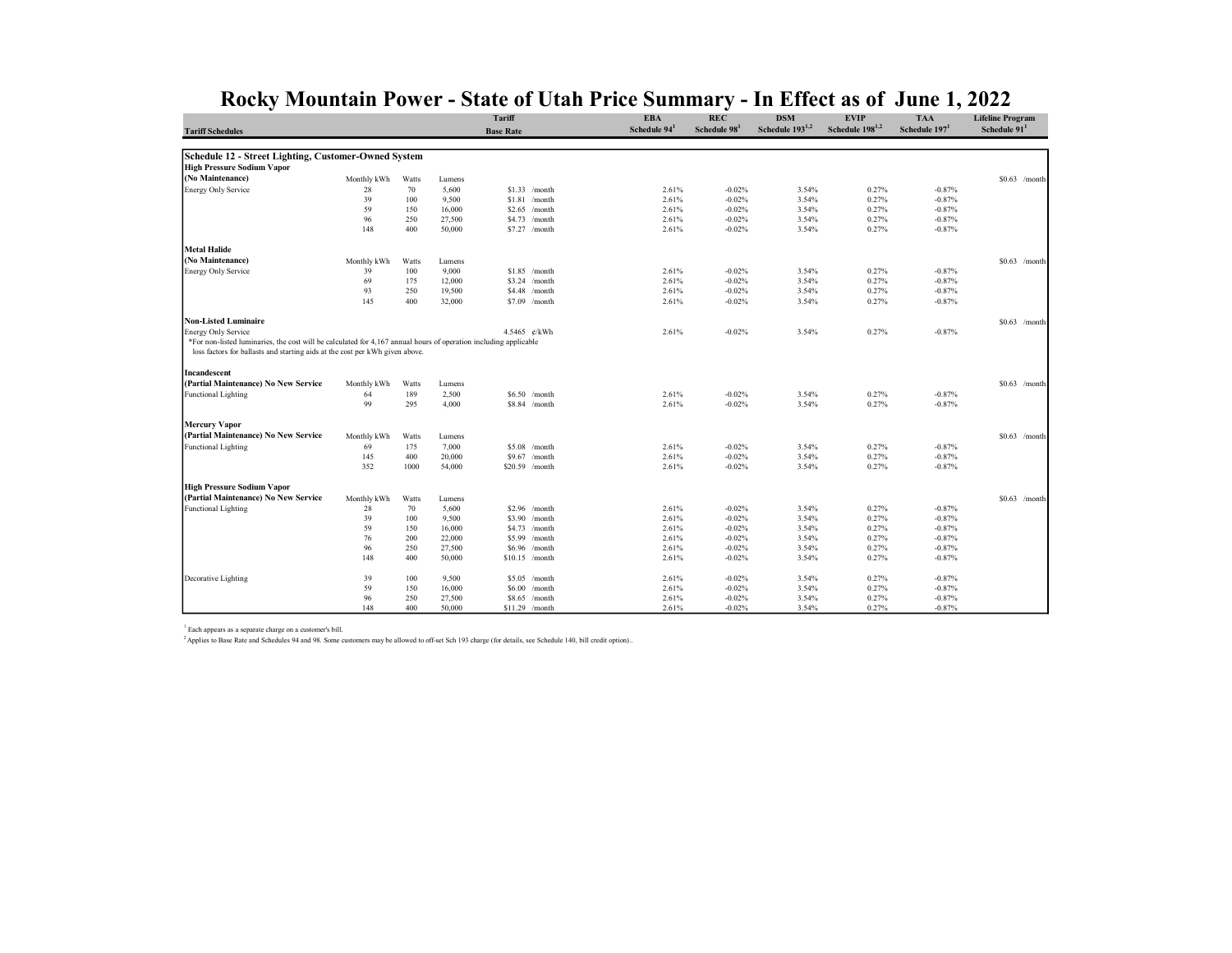|                                                                                                                                                      |             |       |         | <b>Tariff</b>    |                 | <b>EBA</b>     | <b>REC</b>               | <b>DSM</b>                  | <b>EVIP</b>                 | <b>TAA</b>                | <b>Lifeline Program</b> |
|------------------------------------------------------------------------------------------------------------------------------------------------------|-------------|-------|---------|------------------|-----------------|----------------|--------------------------|-----------------------------|-----------------------------|---------------------------|-------------------------|
| <b>Tariff Schedules</b>                                                                                                                              |             |       |         | <b>Base Rate</b> |                 | Schedule $941$ | Schedule 98 <sup>1</sup> | Schedule 193 <sup>1,2</sup> | Schedule 198 <sup>1,2</sup> | Schedule 197 <sup>1</sup> | Schedule $911$          |
| Schedule 12 (cont)                                                                                                                                   |             |       |         |                  |                 |                |                          |                             |                             |                           |                         |
| <b>Metal Halide</b>                                                                                                                                  |             |       |         |                  |                 |                |                          |                             |                             |                           |                         |
| (Partial Maintenance) No New Service                                                                                                                 | Monthly kWh | Watts | Lumens  |                  |                 |                |                          |                             |                             |                           | $$0.63$ /month          |
| Functional Lighting                                                                                                                                  | 69          | 175   | 12,000  |                  | \$9.84 /month   | 2.61%          | $-0.02%$                 | 3.54%                       | 0.27%                       | $-0.87%$                  |                         |
|                                                                                                                                                      | 93          | 250   | 19,500  |                  | \$9.94 /month   | 2.61%          | $-0.02%$                 | 3.54%                       | 0.27%                       | $-0.87%$                  |                         |
|                                                                                                                                                      | 145         | 400   | 32,000  |                  | \$10.58 /month  | 2.61%          | $-0.02%$                 | 3.54%                       | 0.27%                       | $-0.87%$                  |                         |
|                                                                                                                                                      |             |       |         |                  |                 |                |                          |                             |                             |                           |                         |
| Decorative Lighting                                                                                                                                  | 39          | 100   | 9,000   |                  | \$6.67 /month   | 2.61%          | $-0.02%$                 | 3.54%                       | 0.27%                       | $-0.87%$                  |                         |
|                                                                                                                                                      | 69          | 175   | 12,000  | \$8.04           | /month          | 2.61%          | $-0.02%$                 | 3.54%                       | 0.27%                       | $-0.87%$                  |                         |
|                                                                                                                                                      | 93          | 250   | 19,500  |                  | $$10.25$ /month | 2.61%          | $-0.02%$                 | 3.54%                       | 0.27%                       | $-0.87%$                  |                         |
|                                                                                                                                                      | 145         | 400   | 32,000  |                  | $$11.45$ /month | 2.61%          | $-0.02%$                 | 3.54%                       | 0.27%                       | $-0.87%$                  |                         |
| Florescent                                                                                                                                           |             |       |         |                  |                 |                |                          |                             |                             |                           |                         |
| (Partial Maintenance) No New Service                                                                                                                 | Monthly kWh | Watts | Lumens  |                  |                 |                |                          |                             |                             |                           | $$0.63$ /month          |
| <b>Functional Lighting</b>                                                                                                                           | 135         | 320   | 21,800  |                  | $$10.10$ /month | 2.61%          | $-0.02%$                 | 3.54%                       | 0.27%                       | $-0.87%$                  |                         |
| Incandescent                                                                                                                                         |             |       |         |                  |                 |                |                          |                             |                             |                           |                         |
| (Full Maintenance) No New Service                                                                                                                    | Monthly kWh | Watts | Lumens  |                  |                 |                |                          |                             |                             |                           | $$0.63$ /month          |
|                                                                                                                                                      | 136         | 405   | 6,000   |                  | $$12.86$ /month | 2.61%          | $-0.02%$                 | 3.54%                       | 0.27%                       | $-0.87%$                  |                         |
|                                                                                                                                                      | 209         | 620   | 10,000  |                  | $$16.97$ /month | 2.61%          | $-0.02%$                 | 3.54%                       | 0.27%                       | $-0.87%$                  |                         |
|                                                                                                                                                      |             |       |         |                  |                 |                |                          |                             |                             |                           |                         |
| <b>Mercury Vapor</b>                                                                                                                                 |             |       |         |                  |                 |                |                          |                             |                             |                           |                         |
| (Full Maintenance) No New Service                                                                                                                    | Monthly kWh | Watts | Lumens  |                  |                 |                |                          |                             |                             |                           | $$0.63$ /month          |
|                                                                                                                                                      | 69          | 175   | 7,000   |                  | \$5.82 /month   | 2.61%          | $-0.02%$                 | 3.54%                       | 0.27%                       | $-0.87%$                  |                         |
|                                                                                                                                                      | 352         | 1000  | 54,000  |                  | \$23.56 /month  | 2.61%          | $-0.02%$                 | 3.54%                       | 0.27%                       | $-0.87%$                  |                         |
| <b>High Pressure Sodium Vapor</b>                                                                                                                    |             |       |         |                  |                 |                |                          |                             |                             |                           |                         |
| (Full Maintenance) No New Service                                                                                                                    | Monthly kWh | Watts | Lumens  |                  |                 |                |                          |                             |                             |                           | $$0.63$ /month          |
|                                                                                                                                                      | 28          | 70    | 5,600   |                  | \$3.39 /month   | 2.61%          | $-0.02%$                 | 3.54%                       | 0.27%                       | $-0.87%$                  |                         |
|                                                                                                                                                      | 39          | 100   | 9,500   |                  | \$4.47 /month   | 2.61%          | $-0.02%$                 | 3.54%                       | 0.27%                       | $-0.87%$                  |                         |
|                                                                                                                                                      | 59          | 150   | 16,000  |                  | \$5.42 /month   | 2.61%          | $-0.02%$                 | 3.54%                       | 0.27%                       | $-0.87%$                  |                         |
|                                                                                                                                                      | 96          | 250   | 27,500  | \$7.97           | /month          | 2.61%          | $-0.02%$                 | 3.54%                       | 0.27%                       | $-0.87%$                  |                         |
|                                                                                                                                                      | 148         | 400   | 50,000  |                  | $$11.62$ /month | 2.61%          | $-0.02%$                 | 3.54%                       | 0.27%                       | $-0.87%$                  |                         |
| <b>Metal Halide</b>                                                                                                                                  |             |       |         |                  |                 |                |                          |                             |                             |                           |                         |
| (Full Maintenance) No New Service                                                                                                                    | Monthly kWh | Watts | Lumens  |                  |                 |                |                          |                             |                             |                           | $$0.63$ /month          |
|                                                                                                                                                      | 69          | 175   | 12,000  |                  | $$11.30$ /month | 2.61%          | $-0.02%$                 | 3.54%                       | 0.27%                       | $-0.87%$                  |                         |
|                                                                                                                                                      | 93          | 250   | 19,500  |                  | $$11.41$ /month | 2.61%          | $-0.02%$                 | 3.54%                       | 0.27%                       | $-0.87%$                  |                         |
|                                                                                                                                                      | 145         | 400   | 32,000  |                  | $$12.13$ /month | 2.61%          | $-0.02%$                 | 3.54%                       | 0.27%                       | $-0.87%$                  |                         |
|                                                                                                                                                      | 352         | 1000  | 107,000 |                  | \$23.97 /month  | 2.61%          | $-0.02%$                 | 3.54%                       | 0.27%                       | $-0.87%$                  |                         |
|                                                                                                                                                      |             |       |         |                  |                 |                |                          |                             |                             |                           |                         |
| *The Partial Maintenance Rates are for dusk to dawn burning. The rate for dusk to midnight burning will be 85% of the rate for dusk to dawn burning. |             |       |         |                  |                 |                |                          |                             |                             |                           |                         |
| *The Full Maintenance Rates are for dusk to dawn burning. The rate for dusk to midnight burning will be 90% of the rate for dusk to dawn burning.    |             |       |         |                  |                 |                |                          |                             |                             |                           |                         |

1 Each appears as a separate charge on a customer's bill. <sup>2</sup>Applies to Base Rate and Schedules 94 and 98. Some customers may be allowed to off-set Sch 193 charge (for details, see Schedule 140, bill credit option)..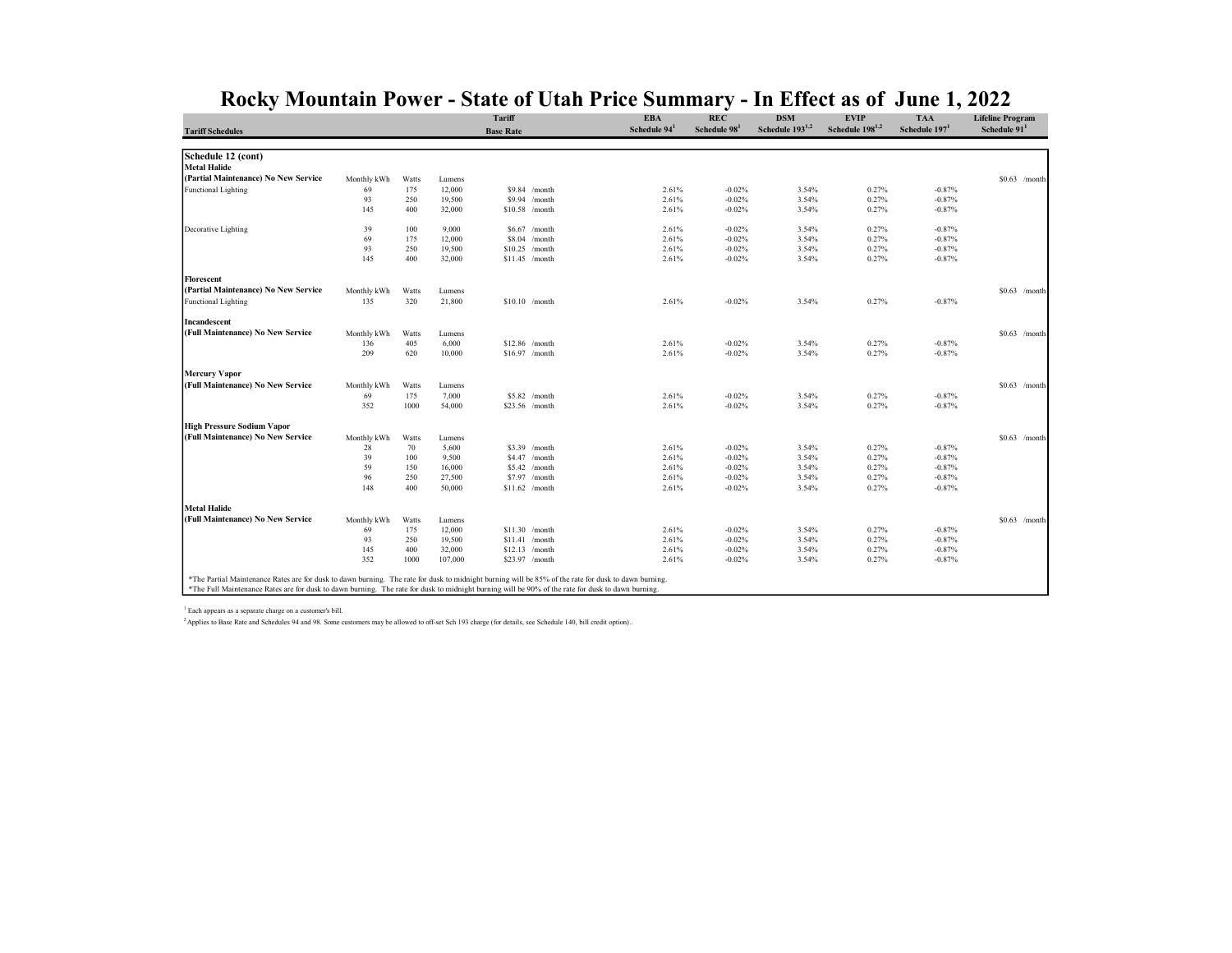|                                                                                                       | <b>Tariff</b>                                  | <b>EBA</b>  | <b>REC</b>  | <b>DSM</b>                  | <b>EVIP</b>          | <b>TAA</b>   | <b>Lifeline Program</b>  |
|-------------------------------------------------------------------------------------------------------|------------------------------------------------|-------------|-------------|-----------------------------|----------------------|--------------|--------------------------|
| <b>Tariff Schedules</b>                                                                               | <b>Base Rate</b>                               | Schedule 94 | Schedule 98 | Schedule 193 <sup>1,2</sup> | Schedule $198^{1,2}$ | Schedule 197 | Schedule 91 <sup>1</sup> |
|                                                                                                       |                                                |             |             |                             |                      |              |                          |
| Schedule 15 - Outdoor Lighting Service, Traffic and Other Signal System Service Customer-Owned System |                                                |             |             |                             |                      |              |                          |
| <b>Metered Outdoor Nighttime Lighting</b>                                                             |                                                |             |             |                             |                      |              | $$0.10$ /month           |
| Annual Facility Charge                                                                                | $$7.00$ /kW                                    |             |             |                             |                      |              |                          |
| Annual Customer Charge                                                                                | \$49.02 per customer                           |             |             |                             |                      |              |                          |
| Monthly Customer Charge                                                                               | \$4.19 per service connection                  | 9.38%       | $-0.09%$    | 4.66%                       | 0.36%                | $-1.26%$     |                          |
| Monthly Energy Charge                                                                                 | 3.5697 ¢/kWh                                   | 9.38%       | $-0.09%$    | 4.66%                       | 0.36%                | $-1.26%$     |                          |
| <b>Traffic and Other Signal Systems</b>                                                               |                                                |             |             |                             |                      |              | $$0.10$ /month           |
| Customer Charge                                                                                       | \$5.50 per customer                            | 4.21%       | $-0.07%$    | 4.65%                       | 0.34%                | $-1.23%$     |                          |
| <b>Energy Charge</b>                                                                                  | 8.0005 ¢/kWh                                   | 4.21%       | $-0.07%$    | 4.65%                       | 0.34%                | $-1.23%$     |                          |
|                                                                                                       |                                                |             |             |                             |                      |              |                          |
| Schedule 23 - General Service, Distribution Voltage, Small Customer                                   |                                                |             |             |                             |                      |              |                          |
| Customer Charge                                                                                       | \$10.00 per customer                           |             |             |                             |                      |              | $$0.26$ /month           |
| Power Charge                                                                                          |                                                |             |             |                             |                      |              |                          |
| June through September                                                                                | \$8.89 /kW for all kW over 15 kW               | 3.77%       | $-0.07%$    | 3.81%                       | 0.29%                | $-1.19%$     |                          |
| October through May                                                                                   | \$7.87 /kW for all kW over 15 kW               | 3.77%       | $-0.07%$    | 3.81%                       | 0.29%                | $-1.19%$     |                          |
| <b>Energy Charge</b>                                                                                  |                                                |             |             |                             |                      |              |                          |
| June through September                                                                                |                                                |             |             |                             |                      |              |                          |
| First 1.500 kWh                                                                                       | 11.7120 e/kWh                                  | 3.77%       | $-0.07%$    | 3.81%                       | 0.29%                | $-1.19%$     |                          |
| All additional kWh                                                                                    | 6.5567 $e$ /kWh                                | 3.77%       | $-0.07%$    | 3.81%                       | 0.29%                | $-1.19%$     |                          |
| October through May                                                                                   |                                                |             |             |                             |                      |              |                          |
| First 1,500 kWh                                                                                       | 10.3646 ¢/kWh                                  | 3.77%       | $-0.07%$    | 3.81%                       | 0.29%                | $-1.19%$     |                          |
| All additional kWh                                                                                    | 5.8024 ¢/kWh                                   | 3.77%       | $-0.07%$    | 3.81%                       | 0.29%                | $-1.19%$     |                          |
| Voltage Discount $(\geq 2,300 \text{ V})$                                                             | $$0.48$ /kW                                    |             |             | 3.81%                       | 0.29%                |              |                          |
| Subscriber Solar Energy Charge                                                                        | 10.3811 ¢/kWh                                  |             | $-0.07%$    | 3.81%                       | 0.29%                | $-1.19%$     |                          |
| <b>Seasonal Service</b>                                                                               | \$117.00 plus monthly Power and Energy Charges |             |             |                             |                      |              |                          |

1 Each appears as a separate charge on a customer's bill.